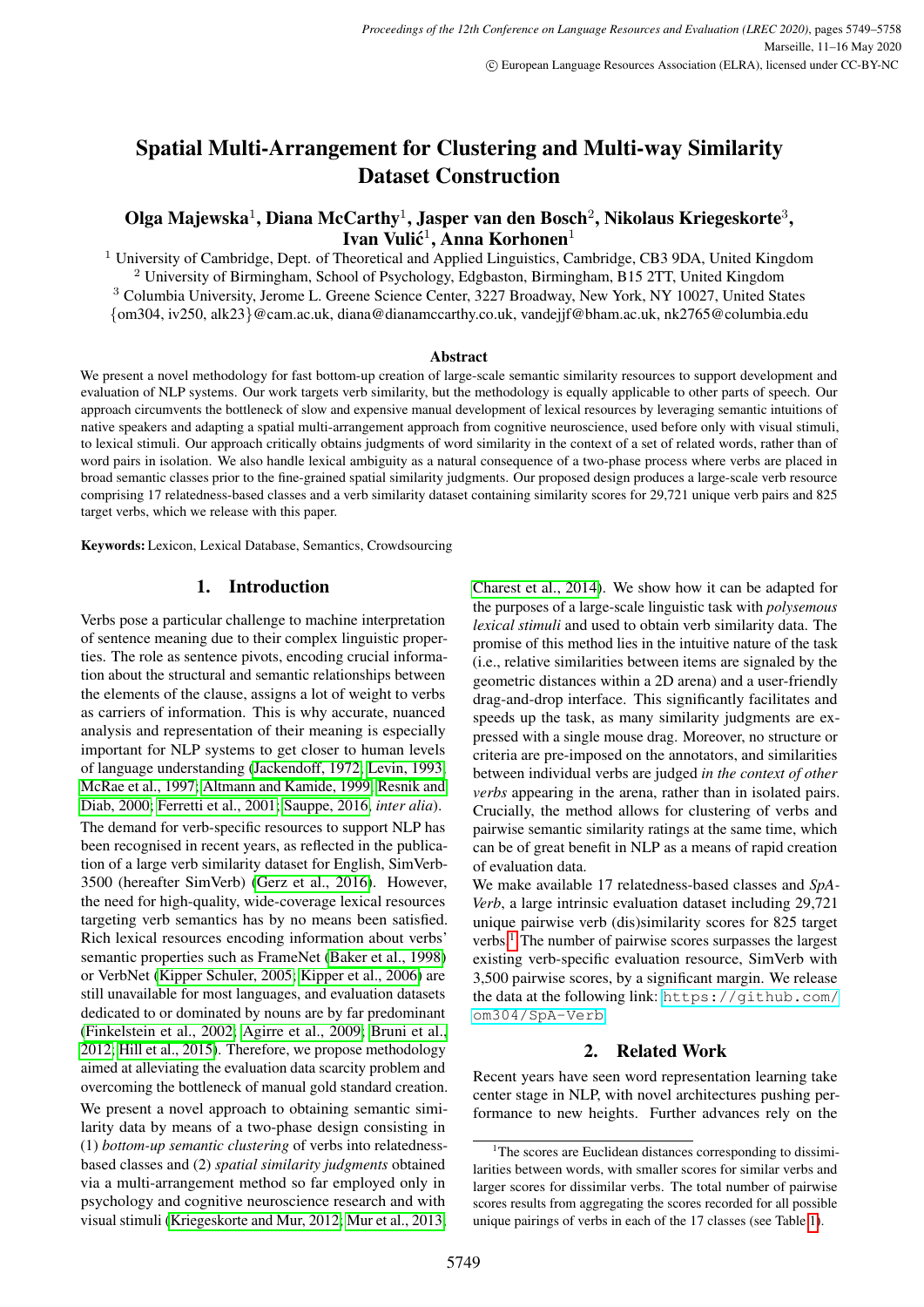availability of high-quality evaluation resources, which are still limited, and few and far between. Rich expert-created resources such as WordNet [\(Miller, 1995;](#page-8-10) [Fellbaum, 1998\)](#page-7-8), VerbNet [\(Kipper Schuler, 2005;](#page-8-5) [Kipper et al., 2006\)](#page-8-6), or FrameNet [\(Baker et al., 1998\)](#page-7-3) encode a wealth of semantic, syntactic and predicate-argument information for English words, but are expensive and time-consuming to create. Crowd-sourcing with non-expert annotators has been adopted as a quicker alternative to produce evaluation benchmarks. Semantic models have been predominantly evaluated on datasets consisting of human similarity ratings collected for sets of word pairs [\(Baroni et al., 2014;](#page-7-9) [Levy and Gold](#page-8-11)[berg, 2014;](#page-8-11) [Pennington et al., 2014;](#page-8-12) [Dhillon et al., 2015;](#page-7-10) [Schwartz et al., 2015;](#page-8-13) [Wieting et al., 2016;](#page-9-0) [Bojanowski et](#page-7-11) [al., 2017;](#page-7-11) Mrkšić et al., 2017).

Various views of what constitutes 'semantic similarity' between words have been adopted, and it is undecided what kind of meaning relationship word embeddings should capture. The term *semantic relatedness* has been employed to refer to words linked by any kind of semantic relation [\(Bu](#page-7-12)[danitsky and Hirst, 2001;](#page-7-12) [Budanitsky and Hirst, 2006;](#page-7-13) [Tur](#page-9-1)[ney and Pantel, 2010\)](#page-9-1), including synonyms (*baffle-perplex*), meronyms and holonyms (*finger-hand*) or antonyms (*softhard*). Similarity defined as association, i.e., the mental activation of a term when another is presented [\(Chiarello et](#page-7-14) [al., 1990;](#page-7-14) [Lemaire and Denhiere, 2006\)](#page-8-15), e.g., *knife-murder*, has been estimated in terms of frequency of co-occurrence of words in language (and the physical world) [\(Turney, 2001;](#page-9-2) [Turney and Pantel, 2010;](#page-9-1) [McRae et al., 2012;](#page-8-16) [Bruni et al.,](#page-7-6) [2012\)](#page-7-6). In contrast to *associative relatedness*, a concept of semantic similarity defined in terms of shared superordinate category [\(Lupker, 1984;](#page-8-17) [Resnik, 1995\)](#page-8-18) (*taxonomical similarity* [\(Turney and Pantel, 2010\)](#page-9-1)) or shared semantic features [\(Tversky, 1977;](#page-9-3) [Frenck-Mestre and Bueno, 1999;](#page-7-15) [Turney, 2006\)](#page-9-4) has been proposed. Here, similarity is quantified in terms of degree of overlap in semantic properties, e.g., shared function or physical features, with synonyms occupying the top region of the similarity scale (e.g. *fiddleviolin* [\(Cruse, 1986\)](#page-7-16)). In this work, we reserve the term (semantic) similarity for this latter definition of closeness of meaning, and distinguish it from the more general relatedness, which also includes association, as in previous work [\(Resnik, 1995;](#page-8-18) [Resnik and Diab, 2000;](#page-8-3) [Agirre et al., 2009;](#page-7-5) [Hill et al., 2015;](#page-8-7) [Gerz et al., 2016\)](#page-7-2). We explore how this distinction is captured by native speaker judgments in the two tasks constituting our annotation design: rough semantic clustering and spatial arrangements of words.

Despite their wide usefulness, most available datasets used for intrinsic evaluation in distributional semantics are restricted in size and coverage, many do not distinguish similarity and relatedness, and only a few target verbs in particular. The prominent word pair datasets include WordSim-353 [\(Finkelstein et al., 2002;](#page-7-4) [Agirre et al., 2009\)](#page-7-5), comprising 353 noun pairs, and SimLex-999 [\(Hill et al., 2015\)](#page-8-7), comprising 999 word pairs out of which 222 are verb pairs. Verb-only datasets include YP-130 [\(Yang and Powers, 2006\)](#page-9-5) (130 verb pairs) and the dataset of [Baker et al. \(2014\)](#page-7-17) (143 verb pairs). A resource aimed at addressing the problem of insufficient verb-specific evaluation data is SimVerb [\(Gerz et al., 2016\)](#page-7-2), providing pairwise similarity scores for 3,500 verb pairs.

Although pairwise rating datasets have been ubiquitous in intrinsic evaluation, alternative annotation approaches and dataset types have been proposed to address some of their limitations. These include *best-worst scaling* [\(Louviere and](#page-8-19) [Woodworth, 1991;](#page-8-19) [Louviere et al., 2015;](#page-8-20) [Avraham and Gold](#page-7-18)[berg, 2016;](#page-7-18) [Kiritchenko and Mohammad, 2016;](#page-8-21) [Kiritchenko](#page-8-22) [and Mohammad, 2017;](#page-8-22) [Asaadi et al., 2019\)](#page-7-19), which relies on relative judgments of several items to decide which displays a given property to the highest and which to the lowest degree, and *paired comparisons* [\(Dalitz and Bednarek, 2016\)](#page-7-20) (where annotators choose which of the two items has more of a given property). Models have also been evaluated on synonym detection datasets gathered via English as foreign or second language tests [\(Landauer and Dumais, 1997;](#page-8-23) [Turney,](#page-9-2) [2001\)](#page-9-2) and word games [\(Jarmasz and Szpakowicz, 2003\)](#page-8-24), composed of 5-word tuples (one target word and 4 potential synonyms, only one correct), and on analogy [\(Mikolov et al.,](#page-8-25) [2013;](#page-8-25) [Gladkova et al., 2016\)](#page-7-21) and semantic relation datasets [\(Baroni and Lenci, 2011\)](#page-7-22).

The largest verb-focused dataset currently available, SimVerb, is a result of a crowd-sourcing effort involving over 800 raters, each completing the pairwise similarity rating task for 79 verb pairs. In this paper, we present an alternative novel approach which allows an annotator to implicitly express multiple pairwise similarity judgments by a single mouse drag, instead of having to consider each word pair independently. This lets us scale up the data collection and, starting from the same set of verbs as those used in SimVerb, generate similarity ratings for over 8 times as many verb pairs. This approach is coupled with a precursor method for creating relatedness-based item classes within which the similarity judgments are made.

# 3. Multi-Arrangement for Semantics

# <span id="page-1-0"></span>3.1. Spatial Arrangement Method (SpAM)

The spatial arrangement method (SpAM) has been used before to collect similarity judgments through geometric arrangements of visual stimuli in psychology and cognitive neuroscience [\(Goldstone, 1994;](#page-8-26) [Levine et al., 1996;](#page-8-27) [Kriegeskorte and Mur, 2012;](#page-8-8) [Hout et al., 2013;](#page-8-28) [Mur et al.,](#page-8-9) [2013;](#page-8-9) [Charest et al., 2014\)](#page-7-7). However, its applicability to semantic similarity of lexical stimuli has not yet been explored. To the best of our knowledge, this is the first adaptation of SpAM to lexical stimuli.

In the pairwise rating method (e.g. used with SimVerb) a rater is presented with a pair of words at a time and the number of possible pairwise combinations of stimuli grows factorially as the sample size increases. For a sample of  $n$ stimuli there are  $n(n-1)/2$  pairwise combinations possible. However, in SpAM a subject arranges multiple stimuli simultaneously in a two-dimensional space (e.g. on a computer screen), expressing (dis)similarity through the relative positions of items within that space. The inter-stimulus Euclidean distances represent pairwise dissimilarities. This set-up ensures that all stimuli are considered in the context of the entire sample. Each placement simultaneously communicates similarity relationship of the item to *all other items* in the set.

SpAM taps into the spatial nature of humans' mental representation of concept similarity [\(Lakoff and Johnson, 1999;](#page-8-29)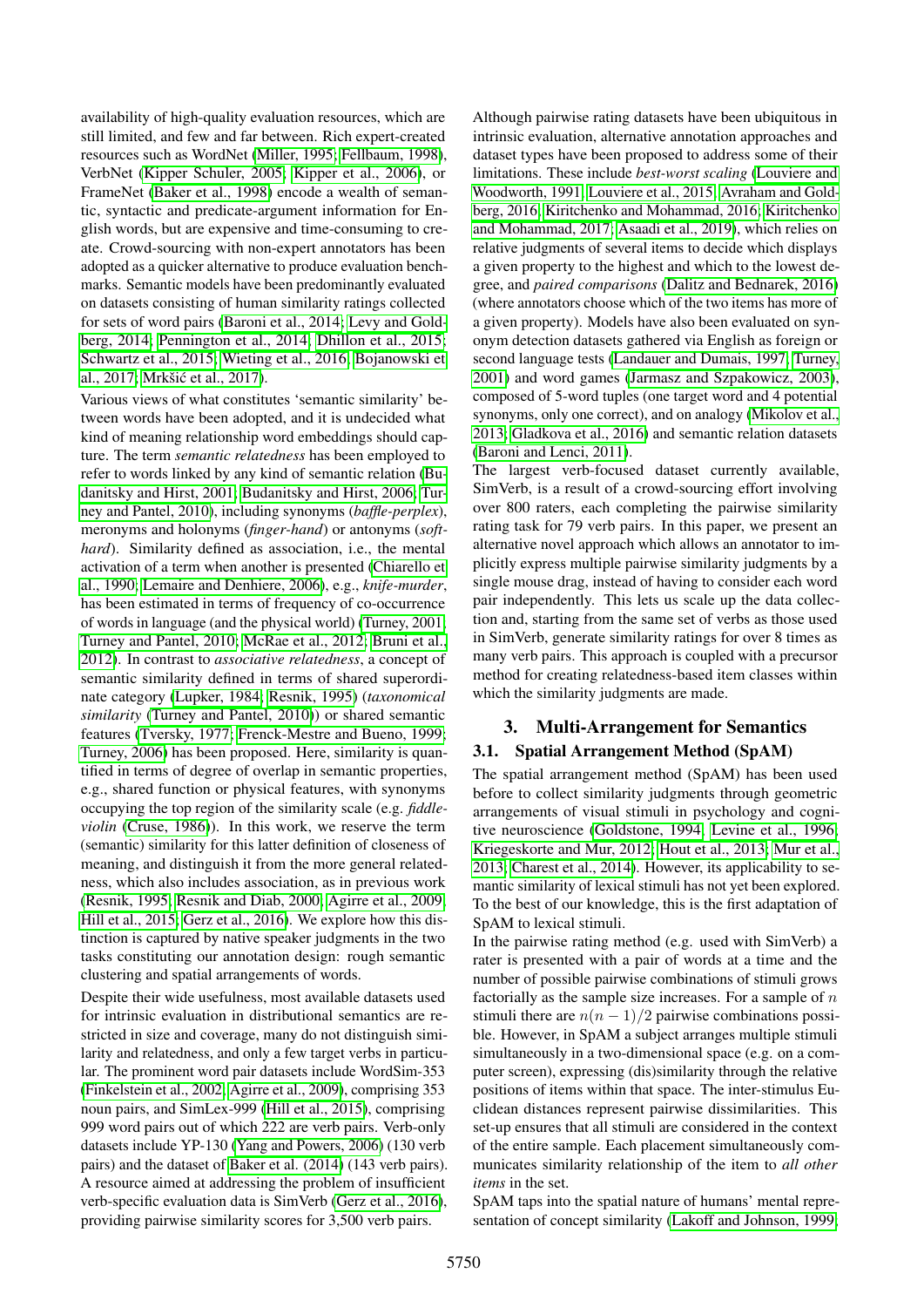Gärdenfors, 2004; [Casasanto, 2008\)](#page-7-24). It allows for a freer, intuitive expression of similarity judgments as continuous distances, rather than requiring assignment of discrete numerical ratings. The latter, although ubiquitous in intrinsic evaluation of distributional semantic models, have a number of limitations [\(Batchkarov et al., 2016;](#page-7-25) [Faruqui et al., 2016;](#page-7-26) [Gladkova and Drozd, 2016;](#page-7-27) [Kiritchenko and Mohammad,](#page-8-22) [2017\)](#page-8-22). Human ratings of isolated pairs of words are likely to be biased by word frequency, prototypicality, order of presentation and speed of association, rather than reflecting semantic factors. At the same time, degrees of similarity and subtle meaning distinctions between words are very difficult to quantify and translate onto a discrete scale without context or points of reference. This leads to inconsistencies in annotations by the same rater or across raters. By allowing repeated multi-wise, relative continuous similarity judgments, SpAM addresses shortcomings of the absolute pairwise ratings to produce evaluation data capturing the complexity of lexical relations in continuous semantic space. In this work, we adapt the multi-arrangement method proposed by [Kriegeskorte and Mur \(2012\)](#page-8-8). It uses inverse multidimensional scaling to obtain a distance matrix from multiple spatial arrangements of subsets of items within a 2D space. The subsets of items displayed are designed by an adaptive algorithm aimed at providing optimal evidence for the dissimilarity estimates. The subject drags and drops the stimuli within a circular *arena* on the computer screen, placing items perceived as similar close together and those dissimilar further apart.

The first arrangement of all items within a sample provides an initial estimate of the representational dissimilarity matrix (RDM). The subject then continues work on subsets sampled from the entire stimuli set. The process can be terminated at any time after the first arrangement onward. The adaptive subset selection algorithm elicits repeated judgments on items placed close together in the previous trial to ensure enough evidence is gathered for the relative distances between the similar items and for each possible pairing. Therefore, an earlier termination entails a potentially noisier final RDM. For each arrangement the subject is instructed to use the entire space available. This spreads out items previously clustered together thus reducing bias from placement error. It is the relative inter-item distances, rather than the absolute screen distances, that represent dissimilarities between the items from trial to trial.

Adapting the underlying multi-arrangement approach for our purposes concerns two key challenges, previously unsolved by SpAM-based methods: *scalability* and *semantic ambiguity*. In cognitive science the approach has been used on fairly small stimuli sets  $\left($  < 100 items). In preliminary tests, we found that handling larger samples is technically and cognitively difficult for human subjects. First, the dimensions of the arena within which the items are arranged are restricted by the size and resolution of the computer screen (Figure [1\)](#page-2-0). With 100+ items, the arena becomes overcrowded, which makes it difficult to distribute the items as required. With longer sessions, participant fatigue affects the quality and consistency of the judgments. Second, lexical stimuli exhibit semantic ambiguity. Without multiple sense labels, annotators consider different word senses and hence, differ



<span id="page-2-0"></span>Figure 1: The arena layout (the first trial) with the complete class to be arranged displayed around the circle.

in their similarity judgments. In what follows, we propose a new SpAM-inspired framework that resolves both issues with scalability and semantic ambiguity. We show how these key challenges are addressed by our two-phase study design.

#### 3.2. Two-Phase Design

First, in a *rough clustering phase* (Phase 1), the large sample is split into smaller, broad classes of semantically similar and related verbs. Second, in a *spatial multi-arrangement phase* (Phase 2) the verbs in the classes created in the previous phase are repeatedly arranged within the 2D space.

This solution allows us to overcome the challenges of ambiguity and scale mentioned in §[3.1.](#page-1-0) It divides the large sample into manageable relatedness-based classes, which can be accommodated by most computer screens without a decrease in legibility. Furthermore, the two-phase set-up handles ambiguity by permitting copying verb labels to capture different senses in Phase 1. The rough clustering phase guarantees that each verb label is presented in the context of related verbs in the arena in Phase 2, a necessary prerequisite for meaningful similarity judgments in psychology (Turner et al.,  $1987$ ).<sup>[2](#page-2-1)</sup> The actual sense is implied by the surrounding words: this helps avoid mismatches in similarity judgments between participants for ambiguous verbs. What is more, this avoids the common problem of ambiguous low similarity scores [\(Milajevs and Griffiths, 2016\)](#page-8-31) that conflate similarity judgments on antonyms (*vanish - appear*) and completely unrelated notions (*fry - appear*), and focuses on judgments between comparable concepts.

#### 3.3. Data

To test the scaling-up potential of our approach and to enable direct comparisons with the standard pairwise similarity rating methods, we select the 827 verbs from SimVerb [\(Gerz](#page-7-2) et al.,  $2016$ ) as our item sample.<sup>[3](#page-2-2)</sup> The sample presents a challenge due to its size (i.e., it is almost nine times as

<span id="page-2-1"></span><sup>&</sup>lt;sup>2</sup>Following [Turner et al. \(1987\)](#page-8-30), 'stimuli can only be compared in so far as they have already been categorised as identical, alike, or equivalent at some higher level of abstraction.'

<span id="page-2-2"></span><sup>3</sup>Two verbs, *tote* and *pup*, were removed from the final sample due to their very low frequency, resulting in a 825-verb sample.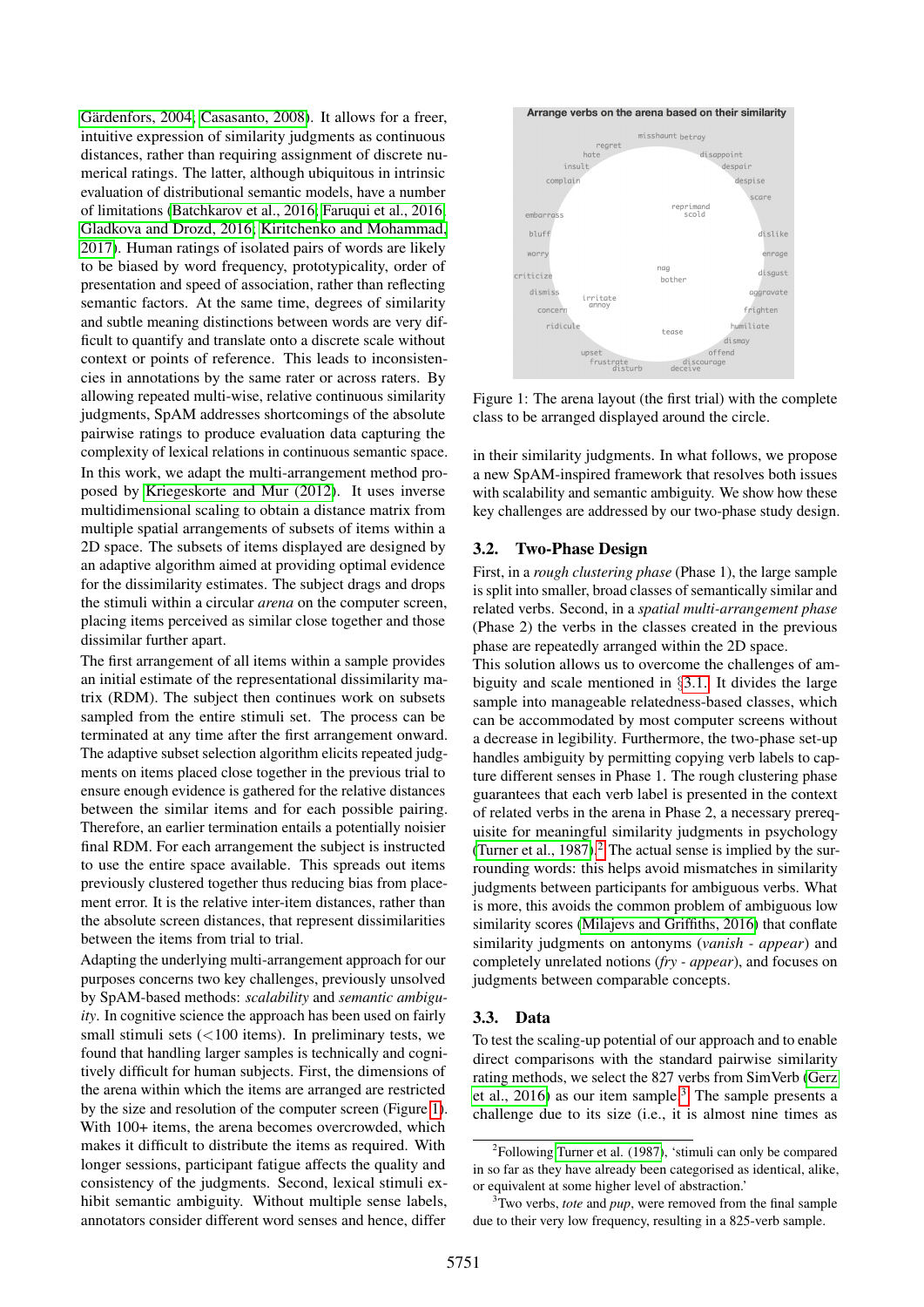

<span id="page-3-1"></span>Figure 2: The rough clustering task layout (zoomed in). Verbs can be dragged onto the 'new category' circle to create a new grouping, onto 'copy' to create a duplicate label, or 'Trash' to dispose of the unwanted duplicate.

numerous as the biggest stimuli sets used in SpAM to date), and covers a wide range of verb meaning: each top-level VerbNet class is represented by at least 3 member verbs.

# 3.4. Interface and Task Structure

Our study was set up on an online platform which allows users to log in and out to save and resume tasks as required.<sup>[4](#page-3-0)</sup> Phase 1 and Phase 2 were set up consecutively as separate experiments and participants were recruited for each individually. Both experiments had guidelines embedded in the task structure, available at any point, and included a short qualification task of 7 verbs (averaging 1.5 mins for Phase 1 and 7 mins for Phase 2) simulating the full experiment.

# 4. Phase 1: Rough Clustering

In Phase 1, 825 English verbs were classified into groups based on their meaning. The annotators were instructed to group similar and related words together. The exact number and size of the classes were left unspecified, but the guidelines instructed the participants to aim for broad categories of similar and related verbs, so as to end up with groups of roughly 30-50 words. Smaller or larger groupings were permitted if unavoidable (i.e., a smaller or larger number of verbs representing a coherent semantic category or 'theme' was identified).

The online interface contains a scrollable alphabetic list of 825 verbs at the bottom of the screen (Figure [2\)](#page-3-1). The task consists of placing the verbs from the list one by one into empty circles representing clusters created by the user. Each circle acts as a container for a single grouping of similar and related verbs. If a single verb could be put in more than one group, the annotators were instructed to copy the verb label (as many times as needed) and put each in a different circle.[5](#page-3-2) This allows handling of both polysemous and vague verbs.

#### 4.1. Participants

The rough clustering task was first tested by two native English speakers. They produced clusters with an encouraging degree of overlap. It was computed using the B-Cubed metric [\(Bagga and Baldwin, 1998\)](#page-7-28) extended by [Amigo et al.](#page-7-29) ´ [\(2009\)](#page-7-29) to overlapping clusters and by [Jurgens and Klapaftis](#page-8-32) [\(2013\)](#page-8-32) to fuzzy clusters, as used in related work [\(Jurgens and](#page-8-32) [Klapaftis, 2013;](#page-8-32) [Majewska et al., 2018\)](#page-8-33). B-Cubed, based on precision and recall, estimates the overlap between two clusterings  $X$  and  $Y$  at the item level. Let  $U$  represent the collection of items,  $X_i$  the set of clusters containing item i in clustering  $X, Y_i$  the set of clusters containing i in clustering Y; let  $J_i$  be the set of items in  $X_i$  but excluding i and  $K_i$  be the set of items in  $Y_i$  but excluding i. B-Cubed precision  $P$ and recall R are defined as:

$$
P = \frac{1}{|U|} \sum_{i \in U} \frac{1}{|J_i|} \sum_{j \in J_i} \frac{\min(|X_i \cap X_j|, |Y_i \cap Y_j|)}{|X_i \cap X_j|}
$$

$$
R = \frac{1}{|U|} \sum_{i \in U} \frac{1}{|K_i|} \sum_{k \in K_i} \frac{\min(|X_i \cap X_k|, |Y_i \cap Y_k|)}{|Y_i \cap Y_k|}
$$

Precision and Recall are combined into F-measure defined as their harmonic mean where  $\alpha = 0.5$ :

$$
F_{\alpha}(P,R) = \frac{1}{\alpha(\frac{1}{P}) + (1-\alpha)(\frac{1}{R})}
$$

The B-Cubed Inter-Annotator Agreement (further IAA) score obtained (0.400) compares favourably to other work on verb clustering [\(Majewska et al., 2018\)](#page-8-33) (scores ranged between 0.172-0.338). It is also promising compared to results obtained in SemEval (scores between 0.201-0.483) [\(Jurgens and Klapaftis, 2013\)](#page-8-32), given that cluster labels in that task were selected from a small number of fixed classes per item based on WordNet [\(Miller, 1995\)](#page-8-10).

Next, 10 native speakers from the UK and the US, with a minimum undergraduate level of education, completed the task. It took 2.4 hours on average to complete the task across annotators. Between 10-67 clusters (27.5 on average) were produced, with an average of 12.3-82.5 verbs each.

#### 4.2. Class Selection

The goal of Phase 1 was to obtain an average classification where membership and size of each class is determined by the intersection of the classes from individual annotators (the core), extended by additional valid member verbs on which there was partial agreement. These classes, subsequently used in Phase 2, were determined as follows. Clusters obtained from the verb pairings on which any 6+ participants (majority) agreed were used as a starting point and determined the semantics of the classes (e.g., 'movement', 'communication'). Post-processing was limited to (1) merging smaller semantically related clusters to obtain large, allencompassing classes based on semantic relatedness, and (2) populating the thus created sets with the verbs missing from the majority classes based on their relatedness. These low-agreement verbs were reviewed and added manually to related classes by one of the authors.<sup>[6](#page-3-3)</sup> The final number of

<span id="page-3-2"></span><span id="page-3-0"></span><sup>4</sup><www.meadows-research.com>

<sup>5</sup>This was illustrated with the verb *draw*, clusterable with artrelated verbs like *paint* or verbs such as *pull* and *drag*.

<span id="page-3-3"></span><sup>&</sup>lt;sup>6</sup>Clusterability of Phase 1 verbs was guaranteed by balanced sampling from across different VerbNet classes [\(Gerz et al., 2016\)](#page-7-2).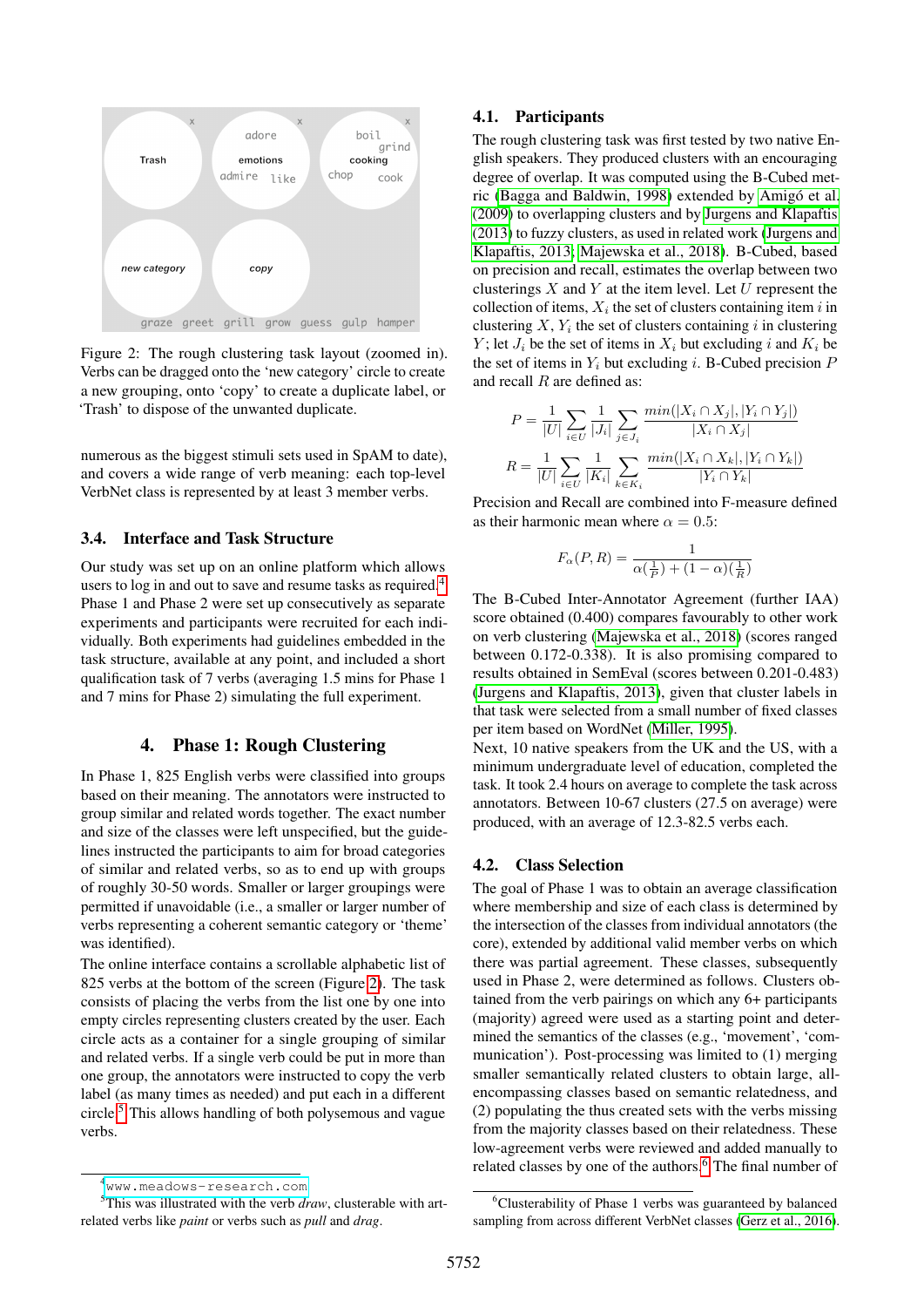classes was 17.

# 5. Phase 2: Multi-Arrangement

In Phase 2, the spatial multi-arrangement task, each of the 17 verb classes was individually presented to the participant on the screen, in random order, around a *circular arena* (Figure [1\)](#page-2-0). The guidelines instructed the participants to arrange verbs based on similarity of their meaning, dragging and dropping the verbs one by one onto the circle, putting similar words closer together and less similar ones further apart, with the relative positions and distances between the words reflecting the degree of similarity.

#### 5.1. Participants

The minimum number of annotators set for each class was 10. Each annotator was asked to arrange at least 3 classes, presented in a random order. Participant recruitment was ongoing until the minimum number of annotators per class was satisfied. Overall, 40 native English speakers from the UK and the US, with minimum undergraduate education level, participated in the multi-arrangement task, producing a total of 314,137 individual pairwise judgments. For each class and annotator, we recorded time spent on each individual trial (i.e., each consecutive arrangement of subsets of a single class). The average total time spent completing the task for all 17 classes was 735 minutes, with the average time spent on a single task (equivalent to arranging one class) ranging from 15.5 minutes (for the smallest class) to 60 minutes (for the largest class). **5.1. Participants** or not the masked to acrease the reach class was seed to acrease when the verb is a very series of the same and test 3 classes, respected in a random order. Participant recruitment was stand to accompa

## 5.2. Post-Processing

To ensure high quality of the resultant data, we discarded annotations where word placements were executed too fast in the first arrangement of each class (i.e., where the average time spent on moving a single verb was less than 1 second). Subsequently, for each arena we excluded outlier annotators for whom the average pairwise Spearman correlation of arena distances with distances from all other annotators was more than one standard deviation below the mean of all such averages. This criterion was the acceptability threshold used in the creation of SimLex [\(Hill et al., 2015\)](#page-8-7).

For each class, we calculated the average of the Euclidean distances from all accepted annotators for each verb pair and obtained an average RDM, as shown in Figure [3.](#page-4-1) The averaged pairwise distances (= dissimilarity scores) in each class were then scaled to have a root mean square of 1, as in previous work using inverse MDS [\(Kriegeskorte and Mur,](#page-8-8) [2012;](#page-8-8) [Mur et al., 2013\)](#page-8-9), to ensure inter-class consistency. For each class, the scaled distances  $d'_i, ..., d'_N$  were thus obtained for  $N$  pairs by dividing each pairwise distance  $d_i$ by the square root of the mean of N distances squared  $(d_i^2)$ :

$$
d_i' = \frac{d_i}{\sqrt{\frac{1}{N} \sum_{i=1}^N d_i^2}}
$$



<span id="page-4-1"></span>Figure 3: Average ordered dissimilarity matrix for one of the verb classes (dark-to-light color scale for small-to-large dissimilarities), with dark areas corresponding to clusters of similar verbs (e.g., *lower, decline, diminish, decrease, reduce, shrink*).

The final dataset collates the 17 classes and contains scaled averaged dissimilarity scores for 29,721 unique verb pairs.

#### 6. Inter-Annotator Agreement

IAA after Phase 2 is measured based on Spearman's rank correlation coefficient  $(\rho)$ : for each class, we compute the average correlation of an individual annotator with the average of all other annotators (*mean*) [\(Hill et al., 2015;](#page-8-7) [Gerz et](#page-7-2) [al., 2016\)](#page-7-2), see Table  $1.^{7}$  $1.^{7}$  $1.^{7}$ 

The flexibility of similarity judgments expressed by mouse drags in our setup, where pairwise similarity scores from an annotator differ by fractions based on the verbs' relative positions within the circular space, leaves much more room for divergence in scores across annotators than ordinal rating scales, nevertheless the obtained IAA scores  $(\rho^A)$  are

<span id="page-4-2"></span> $7$ We do not calculate IAA over the entire dataset as different annotators worked on different classes.

| #  | Example verbs                | $N_{-}$ | $N^A$ | $\rho^A$ | $\rho^{SV}$ | $N^{SV}$ |
|----|------------------------------|---------|-------|----------|-------------|----------|
| 1  | beat, punch, smash           | 48      | 1128  | $0.53 -$ | 0.50        | 92       |
| 2  | accuse, condemn, forbid      | 80      | 3160  | 0.27     | 0.61        | 134      |
| 3  | accelerate, decrease, shrink | 30      | 435   | 0.64     | 0.71        | 38       |
| 4  | achieve, aim, tackle         | 57      | 1596  | 0.34     | 0.41        | 98       |
| 5  | acquire, have, keep          | 47      | 1081  | 0.40     | 0.50        | 102      |
| 6  | dismay, frustrate, upset     | 38      | 703   | 0.24     | 0.35        | 73       |
| 7  | ask, confess, discuss        | 85      | 3570  | 0.27     | 0.30        | 194      |
| 8  | approve, desire, prefer      | 23      | 253   | 0.41     | 0.33        | 31       |
| 9  | calculate, analyze, predict  | 75      | 2775  | 0.31     | 0.51        | 159      |
| 10 | climb, jump, roam            | 100     | 4950  | 0.26     | 0.48        | 253      |
| 11 | bake, grate, slice           | 53      | 1378  | 0.52     | 0.66        | 85       |
| 12 | cough, gulp, inhale          | 56      | 1540  | 0.29     | 0.69        | 52       |
| 13 | chirp, hoot, roar            | 34      | 561   | 0.53     | 0.65        | 51       |
| 14 | build, fasten, mend          | 62      | 1891. | 0.24     | 0.46        | 89       |
| 15 | drag, fling, haul            | 87      | 3741  | 0.19     | 0.36        | 129      |
|    | 16 demolish, erode, wreck    | 27      | 351   | 0.46     | 0.62        | 51       |
|    | 17 glance, observe, perceive | 41      | 820   | 0.43     | 0.71        | 76       |

<span id="page-4-0"></span>Table 1: IAA (mean Spearman's  $\rho$ ) by verb class ( $\rho^A$ ) of N verbs and  $N^A$  unique verb pairs and set of  $N^{SV}$  verb pairs shared with SimVerb in that class  $(\rho^{SV})$ , and examples of verbs in each class.

In case of ambiguity, a verb could be added to several classes with semantically related members. Six out of 10 annotators used the copying functionality to capture ambiguity and 234 different verbs (out of 825) were assigned to more than one class. The average pairwise percent agreement on ambiguity decisions (i.e., a binary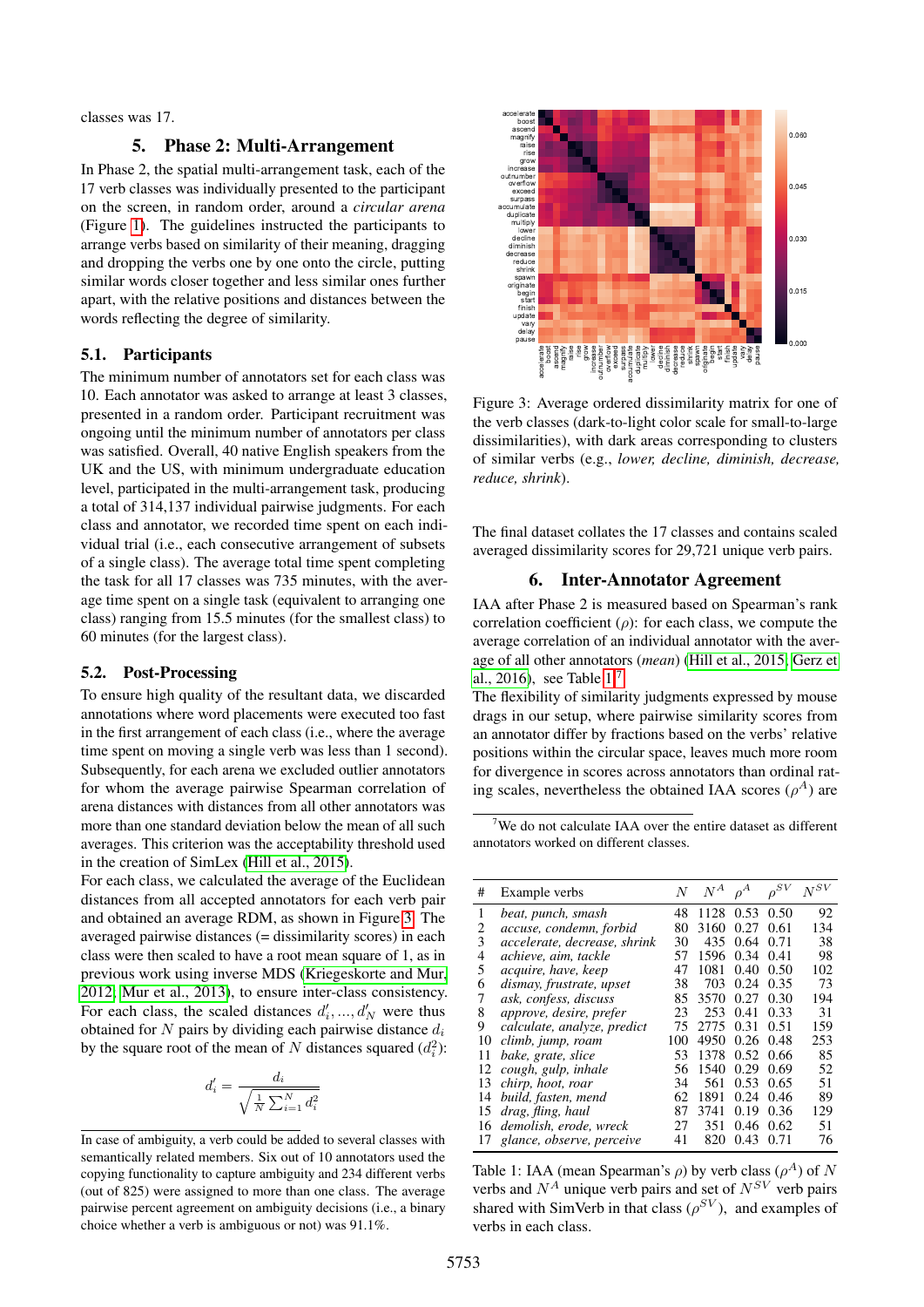promising.[8](#page-5-0) Class size was the main factor affecting the difficulty of the task, as reflected in the agreement scores: we observe negative correlation between agreement and the number of verbs in a class (Spearman's  $\rho = -0.67$ ).

The lowest IAA is observed for the 2nd (*#15*) largest class (87 verbs); higher IAA scores are reported with smaller classes (*#3,#1,#13*). However, we also note that the agreement on the largest class of 'movement verbs' (*#10*, 100 members) is higher than could be expected based on its size alone ( $\rho = 0.26$ ). This is likely due to the fact that many 'movement verbs' have well-defined, concrete meanings, clusterable into smaller groupings (e.g. based on the medium, i.e., movement on land, in water, in the air). The lowest-agreement Class 15 was more heterogeneous, including such members as *add, dip, flush, spread*. The potential subcategories to which words belong or dimensions along which they differ were harder to define (as indicated in annotator feedback): their relative positions varied by participant. Given the strong negative correlation between sample size and IAA, we examined whether higher IAA scores can be obtained on the same verbs pairs split into smaller samples in a follow-up study with 5 annotators. We randomly split the 87-word lowest-IAA class (15) into three equal 29-word subsets. Each annotator worked on the three subsets one by one, with breaks in between. The IAA on the smaller sets was lower than in the full-class (87-word) setting (average across the three subsets:  $\rho = 0.098$ , compared to  $\rho = 0.19$ on the full class). This suggests that while big arenas are generally harder, the difficulty of the task has much to do with the verbs in the sample, and this class is especially challenging due to its heterogeneity (an issue further aggravated by randomly splitting the big set and potentially separating verbs clusterable together).

While similar verbs do end up placed together (e.g., *seize snatch*, *smear* - *smudge*), there is greater variability in the distances between the less similar words. These results also indicate that decreasing the number of words to be arranged does not guarantee higher agreement, and being presented with a semantically clusterable bigger set of words (like the ones produced in Phase 1) may be preferable to imposing an arbitrary size limit on the classes. As a consequence of the difficulty of some verb sets, the inter-annotator agreement scores for some classes show low positive correlation. Therefore, evaluation of representation models would best be focused on classes with higher inter-annotator agreement and consequently clearer semantics.

## 7. SpAM vs Pairwise Ratings

We chose the SimVerb-3500 dataset for comparison of the pairwise rating-based approach with our spatial arrangementbased method as it is the most similar resource currently available due to its scale and sole focus on verbs. Since our verb sample is the same as SimVerb, we can compare our IAA per class with the IAA that we obtain on the verb pairs

in that class also occurring in SimVerb. This is shown in  $\rho^{SV}$  of Table [1.](#page-4-0) Also, we computed Spearman's correlation between SimVerb similarity scores and our average pairwise distances on all shared verb pairs (1,682).

Despite the shared sample of verbs, the number of overlap pairs is reduced due to the differences between SimVerb and our design. In SimVerb, pairs are chosen to cover different degrees of relatedness, including completely unassociated pairs. Our Phase 1 separates the sample into classes based on relatedness, therefore the possible pairwise combinations of verbs are limited to related verbs. These differences are highlighted in Figure [4](#page-6-0) which shows score distributions in both datasets. SimVerb has a peak at the 0-1 unrelated end of the distribution. These are the easy to annotate unrelated verb pairs which are filtered at Phase 1 in our approach.

The overlap sets are on average over one order of magnitude smaller than our respective complete classes. Moreover, the overlap pairs are more spread out in terms of degree of similarity compared to the complete classes. For each grouping of similar verbs within an arena, our dataset includes all the possible pairwise combinations, which results in many scores differing by small amounts. Only some of those pairs are included in SimVerb (e.g., out of Class 9 pairs *decidechoose*, *decide-select*, *decide-elect*, *decide-pick*, only the first one is present in SimVerb). These differences explain the lower correlation scores on most of the entire classes with respect to overlap pairs ( $\rho^A$  vs  $\rho^{SV}$ ), which, in turn, reflect the greater difficulty in making subtle distinctions between very many semantically related words appearing in the same arena in our task.<sup>[9](#page-5-1)</sup> While these datasets are produced by different paradigms, there is still a reasonable level of correlation between the two resources on shared pairs:  $\rho = 0.62$ .

We did not give explicit guidance on how to treat antonyms and how to distinguish between related and semantically similar words. We observe that our Phase 1 set-up tends to encourage placing antonymous words in the same broad groups, based on their relatedness (e.g., antonymous pairs *stay* and *leave*, and *lose* and *gain* end up clustered together).[10](#page-5-2) However, in Phase 2 antonyms are predominantly kept apart: out of 67 antonymy pairs shared with SimVerb (i.e., pairs labeled ANTONYMS in SimVerb), only 2 are placed closer in the arena (*inhale - exhale* and *sink - swim*). This tendency is also illustrated by the RDM in Figure [3:](#page-4-1) separate clusters are formed by verbs such as *raise, rise, grow* and *diminish, decline, lower*, and *finish* is kept separate from *begin* and *start*.

Crucially, our spatial approach records simultaneous judgments on multiple related words, which helps improve judgment consistency (e.g., word pairs holding analogous relations have similar scores) and allows making subtle distinctions based on varying degrees of similarity by means of

<span id="page-5-0"></span><sup>&</sup>lt;sup>8</sup>Notably, the reported scores compare favourably with intersubject correlations reported for spatial multiple arrangements of concrete visual stimuli (real-world objects) in cognitive neuroscience research [\(Cichy et al., 2019\)](#page-7-30), where Spearman's correlation scores are in the range of approx. 0.12-0.21 and are considered high ( $p < 0.001$ )).

<span id="page-5-1"></span><sup>&</sup>lt;sup>9</sup>The  $\rho^{SV}$  scores are promising compared to the  $\rho = 0.612$ SimVerb IAA [\(Pilehvar et al., 2018\)](#page-8-34), despite the fact that the easy cases of verb pairs involving very disparate verbs (in different classes) are not included in our results.

<span id="page-5-2"></span><sup>&</sup>lt;sup>10</sup>There are exceptions: positive (e.g. *love*) and negative (e.g. *hate*) emotion verbs form two different classes; there are also separate groupings with 'construction' and 'destruction' verbs. See Table [1.](#page-4-0)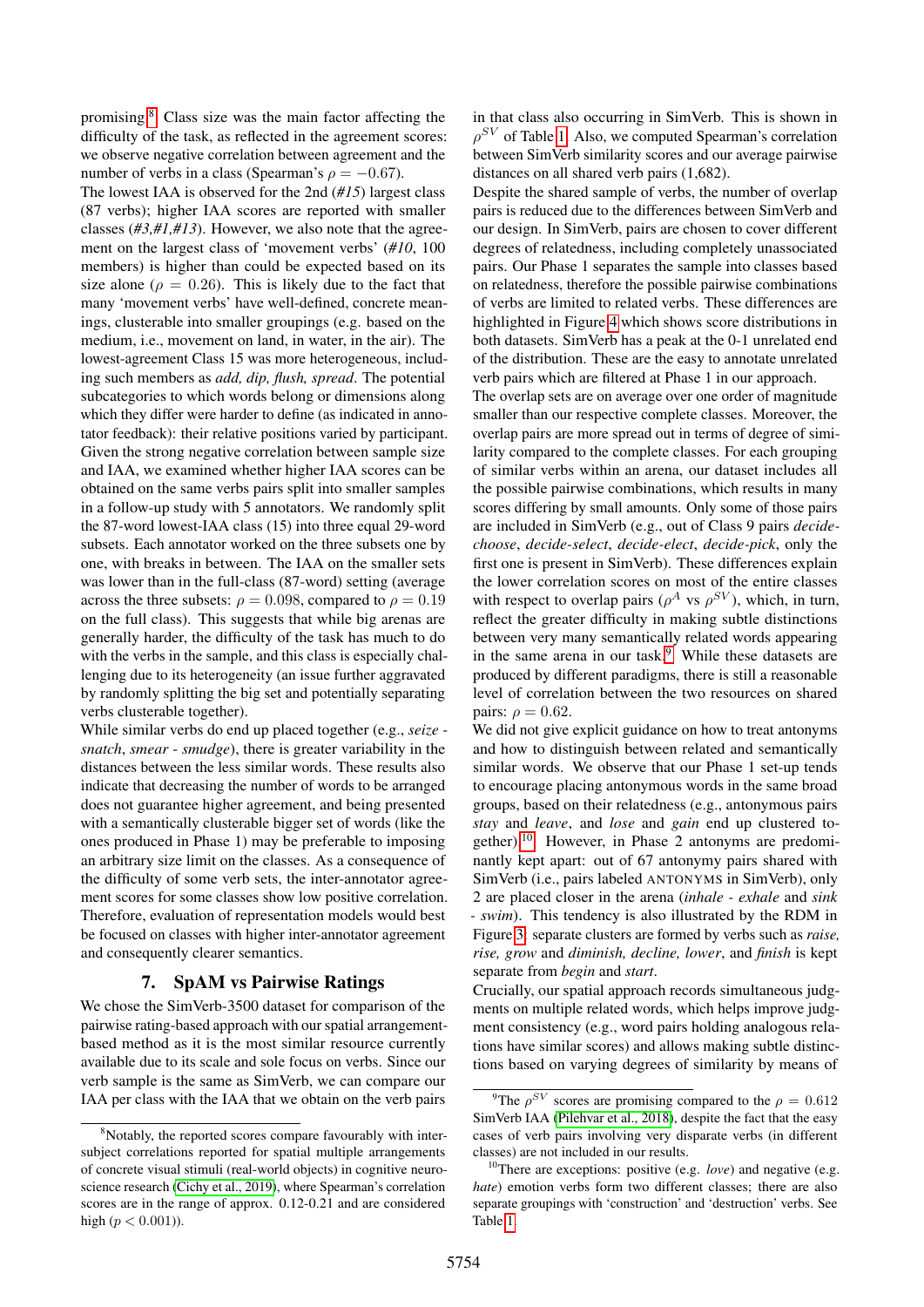

<span id="page-6-0"></span>Figure 4: Score distribution for SpA-Verb (dissimilarities are Euclidean distances in the arena) and SimVerb (ratings on a 0-10 interval) in terms of frequency of each score interval (i.e., the number of pairwise scores falling within a given score interval in each dataset). Each score interval label gives the upper bound.

small adjustments of relative distances between all members of a class. For example, word pairs linked by the troponymy relation in WordNet are placed at similar distances in the arena (e.g., *bounce - jump* receive score 0.375, *bounce spring* 0.373). In SimVerb, where pairs are rated in isolation, *bounce - spring* have a high 8.80 rating, but *bounce - jump* receive a lower score of 6.81. Similarly, pairs of WordNet synonyms *jump - leap* and *jump - skip*, which are placed close together in the arena (scores 0.343 and 0.277), receive quite divergent scores in SimVerb (9.63 and 5.48, respectively). Notably, the score of 5.48 is the similarity rating of *embarrass - blush*, which are strongly associated but dissimilar, while *jump - skip* display a high degree of semantic overlap (i.e., describe a similar kind of motion). Arranging groups of words simultaneously in the same space helps adjust relative similarities based on other words present, without the need to refer back to a previously given score, which is not necessarily possible when word pairs are judged in small batches.

Moreover, by eliciting simultaneous judgments on multiple lexical items we can significantly speed up the data collection process. As an example, with our SpAM-based approach 60 minutes of work of a single annotator produces pairwise similarity scores for 4,950 unique verb pairs. In the pairwise approach used for SimVerb, it would take over 8 hours for a single rater to record the same number of similarity judgments (approx. 8 minutes to complete 79 questions by a single participant [\(Gerz et al., 2016\)](#page-7-2)). Our two-phase design and the modular nature of the task make it particularly appropriate for crowd-sourcing.

# 8. Conclusion and Future Work

We presented a new method for bottom-up, large-scale collection of semantic similarity data based on spatial arrangements of lexical items. We adapted the spatial approach, previously used only with visual stimuli, to polysemous lexical items in a large-scale setting. We applied this approach to a word sample almost nine times as numerous as the biggest stimuli sets used in SpAM-based research to date.

The two-phase approach, consisting of rough clustering of a large verb sample into classes of similar and related verbs and subsequent spatial arrangements of these classes in a 2D arena, can be readily applied to other parts of speech and types of stimuli. Crucially, the method produces both semantic clusters and word pair scores within an integrated framework. Moreover, the two-phase design enabled us to handle lexical ambiguity as a natural consequence of overlap in the first rough clustering phase. Our approach captures non-expert intuitions about word meaning, allowing finegrained linguistic distinctions by considering the semantics of multiple lemmas together that elude simple pairwise similarity judgments. Furthermore, the method is easily portable to other languages, demonstrating potential for faster creation of evaluation datasets to support multilingual NLP. Our method yielded SpA-Verb, a dataset of fine-grained similarity scores for 29,721 unique verb pairs, together with 17 relatedness-based verb classes, released online along with the data collection guidelines.

The scale of SpA-Verb offers many possibilities for robust analyses on semantically related classes allowing for better informed tuning and comparison of the adequacy and potential of representation learning architectures to capture semantic distinctions present in the mental lexicon, while helping achieve greater model interpretability. In future work, in order to examine the properties of our dataset and its potential as an evaluation resource, we will evaluate state-of-the-art representation models on two tasks, corresponding to the two phases of our design: (1) clustering, using Phase 1 classes as gold truth, and (2) word similarity, using pairwise scores from Phase 2 and selected subsets with different semantic characteristics. Moreover, we will carry out in-depth qualitative and quantitative analyses of the information captured by each stage of our design, in comparison with existing lexical-semantic resources. Future work will also involve model evaluation on a verb classification task on clusters extracted from Phase 2 distance matrices, to assess models' capacity to create fine-grained verb classes automatically, which could support creation of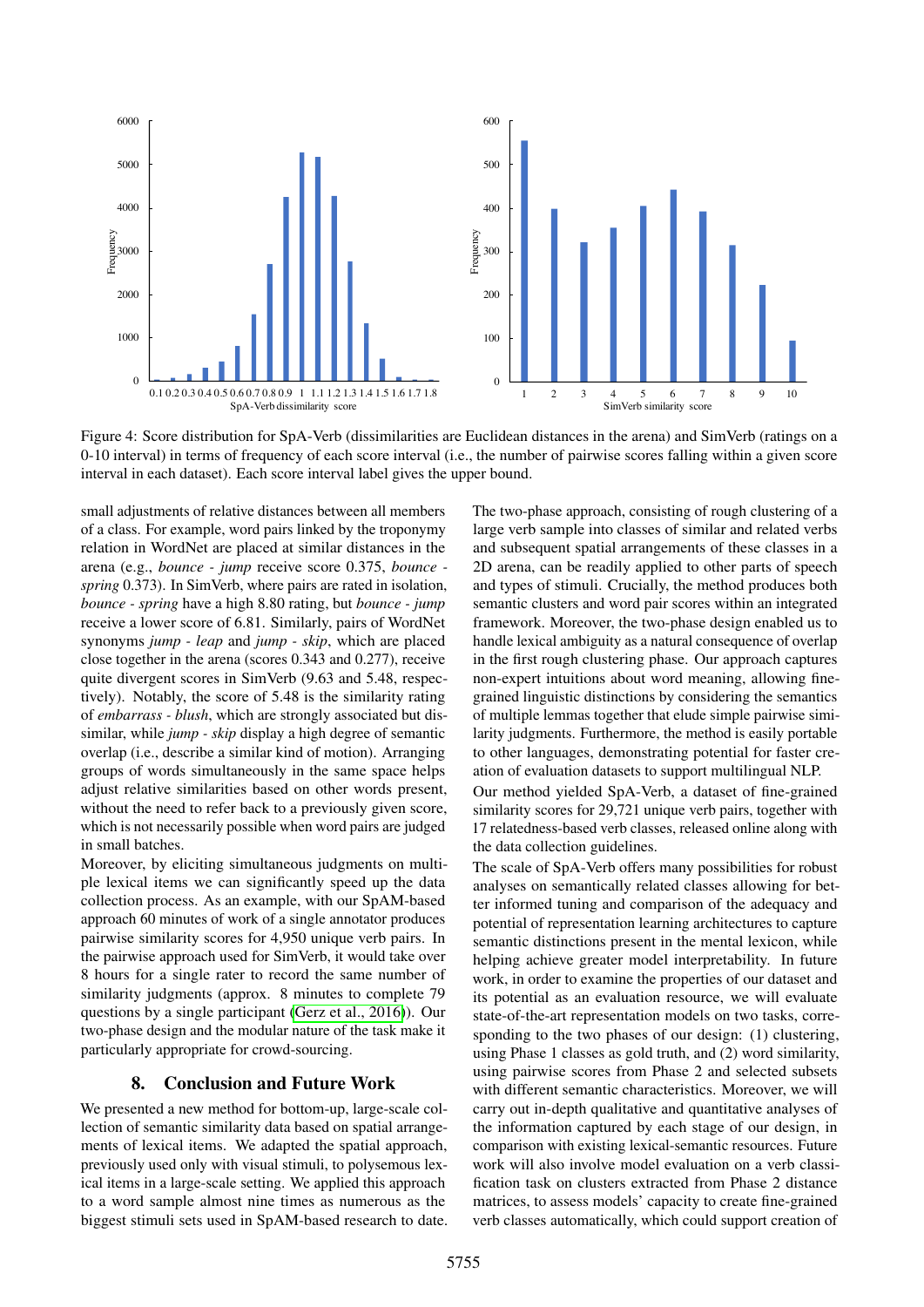lexical resources in languages and domains where those are still lacking. To investigate the method's portability, we will carry out data collection for other parts of speech and conduct experiments in other typologically diverse languages to analyse cross-linguistic similarities and variation. The data and annotation guidelines are available at the following link: <https://github.com/om304/SpA-Verb>.

# 9. Acknowledgements

We gratefully acknowledge the funding support of the Economic and Social Research Council [PhD Award Number ES/J500033/1] and the European Research Council (ERC) [Consolidator Grant 648909)].

# 10. Bibliographical References

- <span id="page-7-5"></span>Agirre, E., Alfonseca, E., Hall, K., Kravalova, J., Pasca, M., and Soroa, A. (2009). A study on similarity and relatedness using distributional and WordNet-based approaches. In *Proceedings of NAACL-HLT*, pages 19–27.
- <span id="page-7-0"></span>Altmann, G. T. and Kamide, Y. (1999). Incremental interpretation at verbs: Restricting the domain of subsequent reference. *Cognition*, 73(3):247–264.
- <span id="page-7-29"></span>Amigó, E., Gonzalo, J., Artiles, J., and Verdejo, F. (2009). A comparison of extrinsic clustering evaluation metrics based on formal constraints. *Information Retrieval*, 12(4):461–486.
- <span id="page-7-19"></span>Asaadi, S., Mohammad, S., and Kiritchenko, S. (2019). Big BiRD: A large, fine-grained, bigram relatedness dataset for examining semantic composition. In *Proceedings of NAACL-HLT*, pages 505–516.
- <span id="page-7-18"></span>Avraham, O. and Goldberg, Y. (2016). Improving reliability of word similarity evaluation by redesigning annotation task and performance measure. In *Proceedings of REPE-VAL*, pages 106–110.
- <span id="page-7-28"></span>Bagga, A. and Baldwin, B. (1998). Algorithms for scoring coreference chains. In *Proceedings of LREC*, pages 563– 566.
- <span id="page-7-3"></span>Baker, C. F., Fillmore, C. J., and Lowe, J. B. (1998). The Berkeley FrameNet project. In *Proceedings of COLING*.
- <span id="page-7-17"></span>Baker, S., Reichart, R., and Korhonen, A. (2014). An unsupervised model for instance level subcategorization acquisition. In *Proceedings of EMNLP*, pages 278–289.
- <span id="page-7-22"></span>Baroni, M. and Lenci, A. (2011). How we BLESSed distributional semantic evaluation. In *Proceedings of the GEMS 2011 Workshop on Geometrical Models of Natural Language Semantics, EMNLP 2011*, pages 1–10.
- <span id="page-7-9"></span>Baroni, M., Dinu, G., and Kruszewski, G. (2014). Don't count, predict! A systematic comparison of contextcounting vs. context-predicting semantic vectors. In *Proceedings of ACL*, pages 238–247.
- <span id="page-7-25"></span>Batchkarov, M., Kober, T., Reffin, J., Weeds, J., and Weir, D. (2016). A critique of word similarity as a method for evaluating distributional semantic models. In *Proceedings of REPEVAL*, pages 7–12.
- <span id="page-7-11"></span>Bojanowski, P., Grave, E., Joulin, A., and Mikolov, T. (2017). Enriching word vectors with subword information. *Transactions of the ACL*, 5:135–146.
- <span id="page-7-6"></span>Bruni, E., Boleda, G., Baroni, M., and Tran, N. K. (2012). Distributional semantics in technicolor. In *Proceedings of ACL*, pages 136–145.
- <span id="page-7-12"></span>Budanitsky, A. and Hirst, G. (2001). Semantic distance in WordNet: An experimental, application-oriented evaluation of five measures. In *Proceedings of the Workshop on WordNet and Other Lexical Resources*, pages 29–34.
- <span id="page-7-13"></span>Budanitsky, A. and Hirst, G. (2006). Evaluating WordNetbased measures of lexical semantic relatedness. *Computational Linguistics*, 32(1):13–47.
- <span id="page-7-24"></span>Casasanto, D. (2008). Similarity and proximity: When does close in space mean close in mind? *Memory & Cognition*, 36(6):1047–1056.
- <span id="page-7-7"></span>Charest, I., Kievit, R. A., Schmitz, T. W., Deca, D., and Kriegeskorte, N. (2014). Unique semantic space in the brain of each beholder predicts perceived similarity. *Proceedings of the National Academy of Sciences*, 111(40):14565–14570.
- <span id="page-7-14"></span>Chiarello, C., Burgess, C., Richards, L., and Pollock, A. (1990). Semantic and associative priming in the cerebral hemispheres: Some words do, some words don't. . . sometimes, some places. *Brain and Language*, 38(1):75–104.
- <span id="page-7-30"></span>Cichy, R. M., Kriegeskorte, N., Jozwik, K. M., van den Bosch, J. J., and Charest, I. (2019). The spatiotemporal neural dynamics underlying perceived similarity for realworld objects. *NeuroImage*, 194:12–24.
- <span id="page-7-16"></span>Cruse, D. A. (1986). *Lexical Semantics*. Cambridge University Press.
- <span id="page-7-20"></span>Dalitz, C. and Bednarek, K. E. (2016). Sentiment lexica from paired comparisons. In *Proceedings of ICDM*, pages 924–930.
- <span id="page-7-10"></span>Dhillon, P. S., Foster, D. P., and Ungar, L. H. (2015). Eigenwords: Spectral word embeddings. *Journal of Machine Learning Research*, 16:3035–3078.
- <span id="page-7-26"></span>Faruqui, M., Tsvetkov, Y., Rastogi, P., and Dyer, C. (2016). Problems with evaluation of word embeddings using word similarity tasks. In *Proceedings of REPEVAL*, pages 30– 35.
- <span id="page-7-8"></span>Christiane Fellbaum, editor. (1998). *WordNet: An Electronic Lexical Database*. MIT Press.
- <span id="page-7-1"></span>Ferretti, T. R., McRae, K., and Hatherell, A. (2001). Integrating verbs, situation schemas, and thematic role concepts. *Journal of Memory and Language*, 44(4):516–547.
- <span id="page-7-4"></span>Finkelstein, L., Gabrilovich, E., Matias, Y., Rivlin, E., Solan, Z., Wolfman, G., and Ruppin, E. (2002). Placing search in context: The concept revisited. *ACM Transactions on Information Systems*, 20(1):116–131.
- <span id="page-7-15"></span>Frenck-Mestre, C. and Bueno, S. (1999). Semantic features and semantic categories: Differences in rapid activation of the lexicon. *Brain and Language*, 68(1-2):199–204.
- <span id="page-7-23"></span>Gärdenfors, P. (2004). *Conceptual Spaces: The Geometry of Thought*. MIT press.
- <span id="page-7-2"></span>Gerz, D., Vulić, I., Hill, F., Reichart, R., and Korhonen, A. (2016). SimVerb-3500: A large-scale evaluation set of verb similarity. In *Proceedings of EMNLP*, pages 2173– 2182.
- <span id="page-7-27"></span>Gladkova, A. and Drozd, A. (2016). Intrinsic evaluations of word embeddings: What can we do better? In *Proceedings of REPEVAL*, pages 36–42.
- <span id="page-7-21"></span>Gladkova, A., Drozd, A., and Matsuoka, S. (2016). Analogy-based detection of morphological and semantic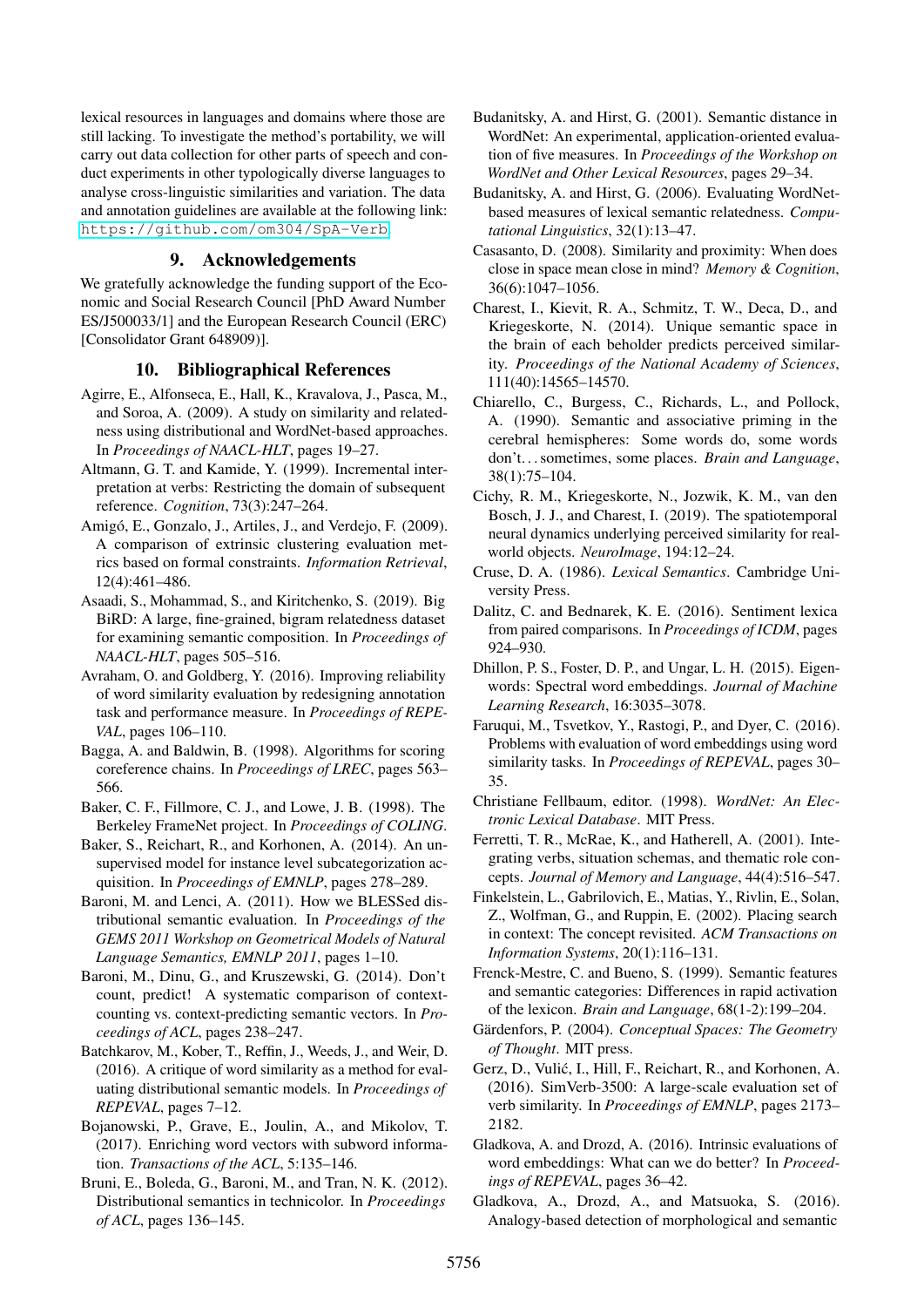relations with word embeddings: What works and what doesn't. In *Proceedings of the NAACL Student Research Workshop*, pages 8–15.

- <span id="page-8-26"></span>Goldstone, R. (1994). An efficient method for obtaining similarity data. *Behavior Research Methods, Instruments, & Computers*, 26(4):381–386.
- <span id="page-8-7"></span>Hill, F., Reichart, R., and Korhonen, A. (2015). SimLex-999: Evaluating semantic models with (genuine) similarity estimation. *Computational Linguistics*, 41(4):665– 695.
- <span id="page-8-28"></span>Hout, M. C., Goldinger, S. D., and Ferguson, R. W. (2013). The versatility of SpAM: A fast, efficient, spatial method of data collection for multidimensional scaling. *Journal of Experimental Psychology: General*, 142(1):256.
- <span id="page-8-0"></span>Jackendoff, R. (1972). *Semantic Interpretation in Generative Grammar*. MIT Press.
- <span id="page-8-24"></span>Jarmasz, M. and Szpakowicz, S. (2003). Roget's thesaurus and semantic similarity. In *Recent Advances in Natural Language Processing III, Selected Papers from RANLP 2003, Borovets, Bulgaria*, pages 111–120.
- <span id="page-8-32"></span>Jurgens, D. and Klapaftis, I. (2013). SemEval-2013 Task 13: Word sense induction for graded and non-graded senses. In *Proceedings of SEMEVAL*, pages 290–299.
- <span id="page-8-6"></span>Kipper, K., Korhonen, A., Ryant, N., and Palmer, M. (2006). Extending VerbNet with novel verb classes. In *Proceedings of LREC*, pages 1027–1032.
- <span id="page-8-5"></span>Kipper Schuler, K. (2005). *VerbNet: A broad-coverage, comprehensive verb lexicon*. Ph.D. thesis, University of Pennsylvania.
- <span id="page-8-21"></span>Kiritchenko, S. and Mohammad, S. M. (2016). Capturing reliable fine-grained sentiment associations by crowdsourcing and best–worst scaling. In *Proceedings of NAACL-HLT*, pages 811–817.
- <span id="page-8-22"></span>Kiritchenko, S. and Mohammad, S. (2017). Best-worst scaling more reliable than rating scales: A case study on sentiment intensity annotation. In *Proceedings of ACL*, pages 465–470, July.
- <span id="page-8-8"></span>Kriegeskorte, N. and Mur, M. (2012). Inverse MDS: Inferring dissimilarity structure from multiple item arrangements. *Frontiers in Psychology*, 3:245.
- <span id="page-8-29"></span>Lakoff, G. and Johnson, M. (1999). *Philosophy in the Flesh: The Embodied Mind and Its Challenge to Western Thought*, volume 4. University of Chicago Press.
- <span id="page-8-23"></span>Landauer, T. K. and Dumais, S. T. (1997). A solution to Plato's problem: The latent semantic analysis theory of acquisition, induction, and representation of knowledge. *Psychological Review*, 104(2):211.
- <span id="page-8-15"></span>Lemaire, B. and Denhiere, G. (2006). Effects of high-order co-occurrences on word semantic similarity. *Current Psychology Letters. Behaviour, Brain & Cognition*, 1(18).
- <span id="page-8-1"></span>Levin, B. (1993). *English Verb Classes and Alternations: Preliminary Investigation*. University of Chicago Press.
- <span id="page-8-27"></span>Levine, G. M., Halberstadt, J. B., and Goldstone, R. L. (1996). Reasoning and the weighting of attributes in attitude judgments. *Journal of Personality and Social Psychology*, 70(2):230.
- <span id="page-8-11"></span>Levy, O. and Goldberg, Y. (2014). Dependency-based word embeddings. In *Proceedings of ACL*, pages 302–308.

<span id="page-8-19"></span>Louviere, J. J. and Woodworth, G. G. (1991). Best-worst

scaling: A model for the largest difference judgments. Technical report, University of Alberta.

- <span id="page-8-20"></span>Louviere, J. J., Flynn, T. N., and Marley, A. A. J. (2015). *Best-Worst Scaling: Theory, Methods and Applications*. Cambridge University Press.
- <span id="page-8-17"></span>Lupker, S. J. (1984). Semantic priming without association: A second look. *Journal of Verbal Learning and Verbal Behavior*, 23(6):709–733.
- <span id="page-8-33"></span>Majewska, O., McCarthy, D., Vulic, I., and Korhonen, A. ´ (2018). Acquiring verb classes through bottom-up semantic verb clustering. In *Proceedings of LREC*.
- <span id="page-8-2"></span>McRae, K., Ferretti, T. R., and Amyote, L. (1997). Thematic roles as verb-specific concepts. *Language and Cognitive Processes*, 12(2-3):137–176.
- <span id="page-8-16"></span>McRae, K., Khalkhali, S., and Hare, M. (2012). Semantic and associative relations in adolescents and young adults: Examining a tenuous dichotomy. In V. F. Reyna, et al., editors, *The Adolescent Brain: Learning, Reasoning, and Decision Making*, pages 39–66. American Psychological Association.
- <span id="page-8-25"></span>Mikolov, T., Chen, K., Corrado, G. S., and Dean, J. (2013). Efficient estimation of word representations in vector space. *CoRR*, abs/1301.3781.
- <span id="page-8-31"></span>Milajevs, D. and Griffiths, S. (2016). A proposal for linguistic similarity datasets based on commonality lists. In *Proceedings of REPEVAL*, pages 127–133.
- <span id="page-8-10"></span>Miller, G. A. (1995). WordNet: A lexical database for English. *Communications of the ACM*, 38(11):39–41.
- <span id="page-8-14"></span>Mrkšić, N., Vulić, I., Séaghdha, D. Ó., Leviant, I., Reichart, R., Gašić, M., Korhonen, A., and Young, S. (2017). Semantic specialization of distributional word vector spaces using monolingual and cross-lingual constraints. *Transactions of the ACL*, 5:309–324.
- <span id="page-8-9"></span>Mur, M., Meys, M., Bodurka, J., Goebel, R., Bandettini, P. A., and Kriegeskorte, N. (2013). Human objectsimilarity judgments reflect and transcend the primate-IT object representation. *Frontiers in Psychology*, 4:128.
- <span id="page-8-12"></span>Pennington, J., Socher, R., and Manning, C. (2014). GloVe: Global vectors for word representation. In *Proceedings of EMNLP*, pages 1532–1543.
- <span id="page-8-34"></span>Pilehvar, M. T., Kartsaklis, D., Prokhorov, V., and Collier, N. (2018). Card-660: Cambridge Rare Word Dataset a reliable benchmark for infrequent word representation models. In *Proceedings of EMNLP*, pages 1391–1401.
- <span id="page-8-3"></span>Resnik, P. and Diab, M. T. (2000). Measuring verb similarity. In *Proceedings of the 22nd Annual Meeting of the Cognitive Science Society (CogSci 2000)*, pages 399–404.
- <span id="page-8-18"></span>Resnik, P. (1995). Using information content to evaluate semantic similarity in a taxonomy. In *Proceedings of IJCAI*, pages 448–453.
- <span id="page-8-4"></span>Sauppe, S. (2016). Verbal semantics drives early anticipatory eye movements during the comprehension of verbinitial sentences. *Frontiers in Psychology*, 7:95.
- <span id="page-8-13"></span>Schwartz, R., Reichart, R., and Rappoport, A. (2015). Symmetric pattern based word embeddings for improved word similarity prediction. In *Proceedings of CoNLL*, pages 258–267.
- <span id="page-8-30"></span>Turner, J. C., Hogg, M. A., Oakes, P. J., Reicher, S. D., and